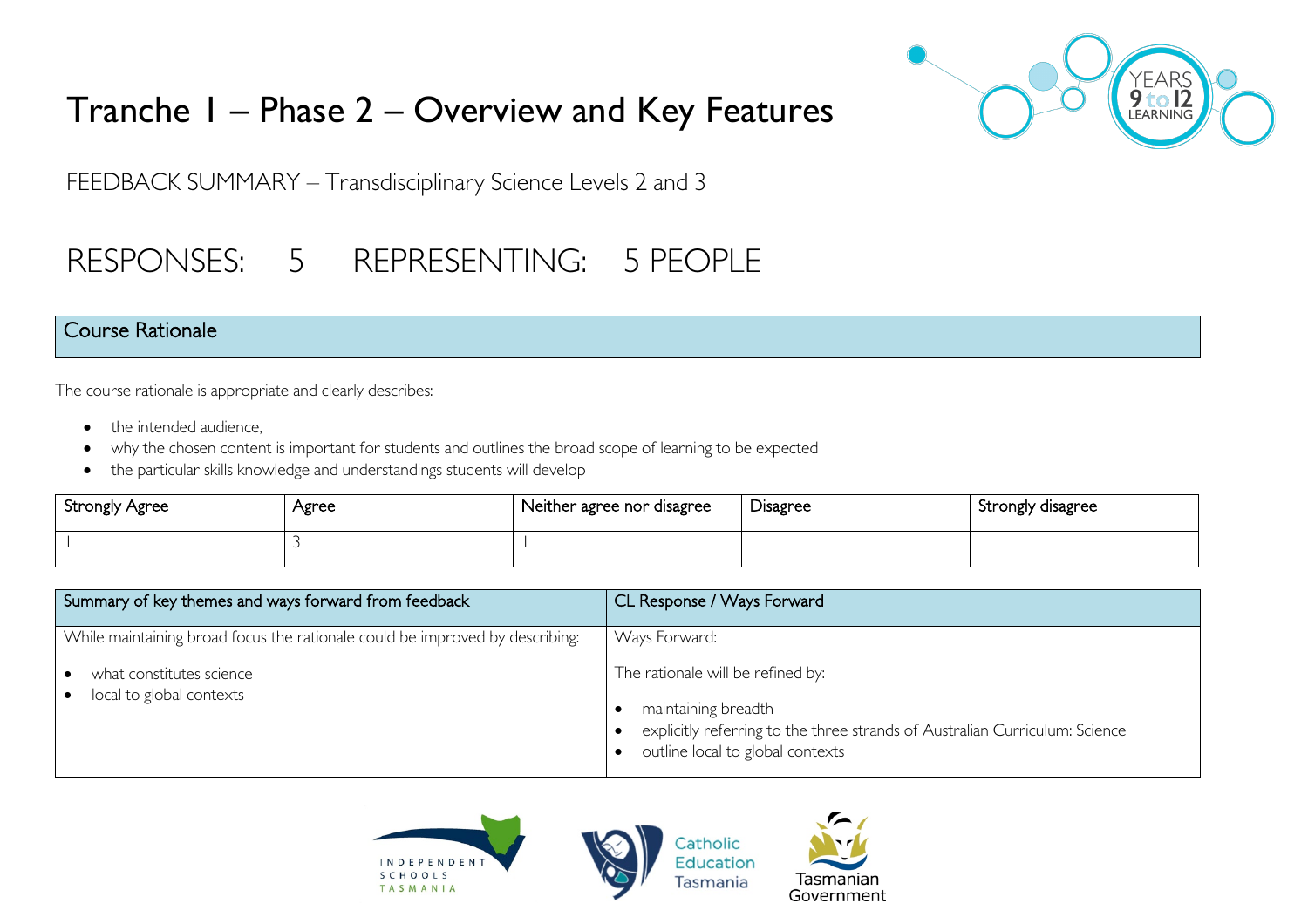## Pathways In

The pathways in are appropriate and clearly describes all relevant pathways.

| Strongly Agree           | Agree | Neither agree nor disagree | <b>Disagree</b> | Strongly disagree |
|--------------------------|-------|----------------------------|-----------------|-------------------|
| $\overline{\phantom{a}}$ |       |                            |                 |                   |

| Summary of key themes and ways forward from feedback                               | CL Response / Ways Forward                                                                                                                         |
|------------------------------------------------------------------------------------|----------------------------------------------------------------------------------------------------------------------------------------------------|
| Possible pathways should be considered in more detail:                             | Ways Forward:                                                                                                                                      |
| the place for this course before Year II<br>relationships with vocational pathways | The Pathways information should provide greater guidance on the:<br>place for this course before Year II<br>relationships with vocational pathways |

## Learning Outcomes

- Learning outcomes describe observable and measurable behaviours so that valid judgements can be made about whether students have achieved the learning outcomes and at what level.
- Clear learning outcomes are important because they communicate to students what they are expected to do as a result of successfully completing a course or module.

In consideration of the learning outcomes identified in this paper do they clearly describe what students will be able to do on successful completion of a course (or module of work)?

| Yes | No |
|-----|----|
|     |    |

| Summary of key themes and ways forward from feedback | CL Response / Ways Forward |
|------------------------------------------------------|----------------------------|
|                                                      |                            |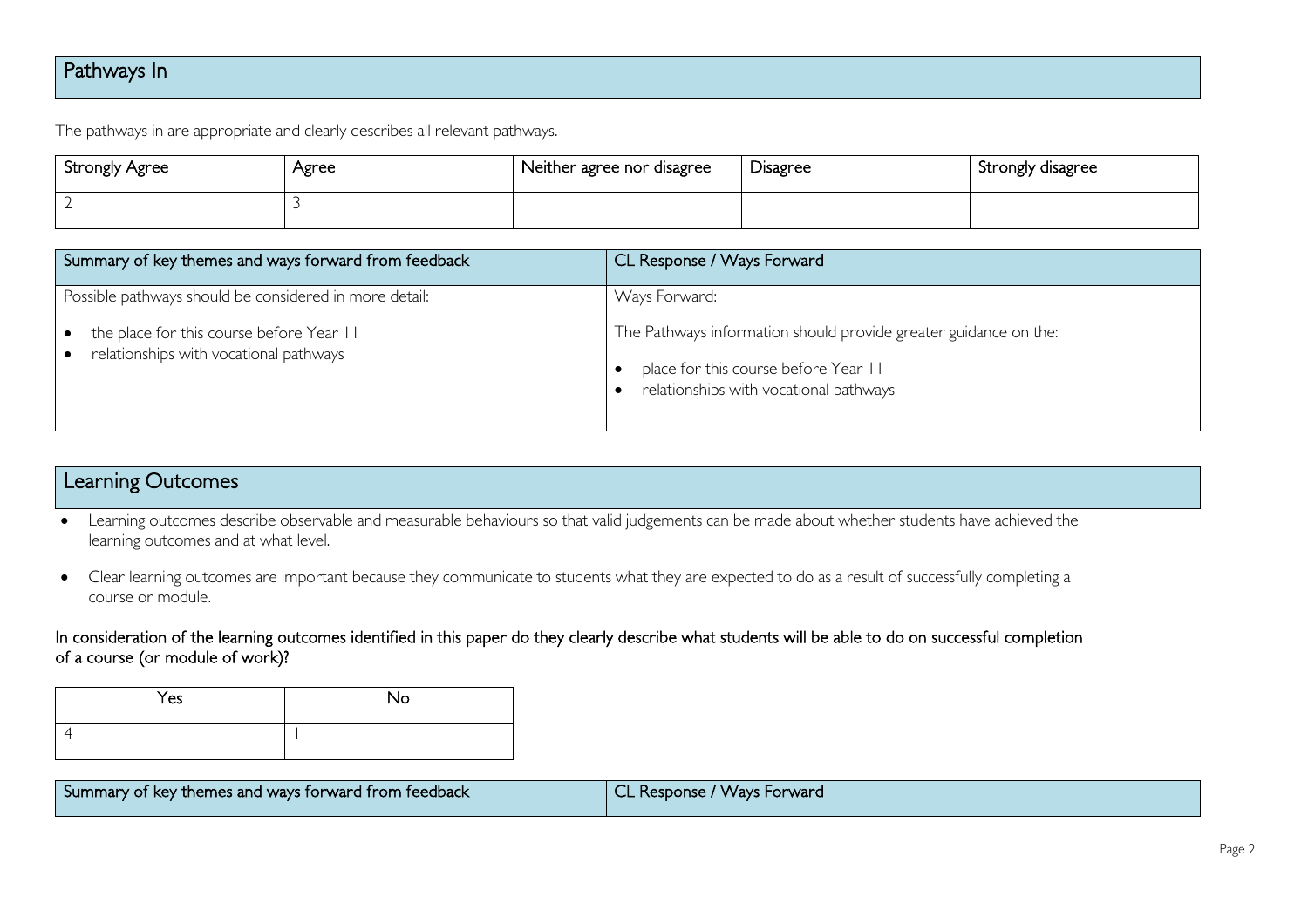| The learning outcomes need to be refined by including:                                      | Ways Forward:                                                                                                                                         |
|---------------------------------------------------------------------------------------------|-------------------------------------------------------------------------------------------------------------------------------------------------------|
| research<br>further guidance on quantitative strategies<br>clearer outline of communication | Learning Outcomes within the Initial Draft will be refined to make more explicit the<br>place of research, quantitative strategies and communication. |

## Course Structure

- All course structures for Tranche 1 courses are aligned to the Integrated Policy Model.
- All courses will be 150 hours in length, and divided equally into three weighted modules of 50 hours each.

#### Do you agree with the proposed organisation of modules identified in this paper?

| Yes | <b>No</b> |
|-----|-----------|
|     |           |

| Summary of key themes and ways forward from feedback                                                                                         | CL Response / Ways Forward                                                                                                                                                                            |
|----------------------------------------------------------------------------------------------------------------------------------------------|-------------------------------------------------------------------------------------------------------------------------------------------------------------------------------------------------------|
| Flexibility of sequence of delivery of very important.                                                                                       | Ways Forward:                                                                                                                                                                                         |
| What is required needs to be achievable for all learners and at the appropriate<br>Level.<br>Some question on how modularisation could work. | Flexibility of sequence of delivery will be clear in the Initial Draft<br>The development process for the Initial Draft needs to be cognisant of what is<br>possible to be achieved for all learners. |
|                                                                                                                                              | Response:                                                                                                                                                                                             |
|                                                                                                                                              | The implementation of modularisation is currently being negotiated.                                                                                                                                   |

## Delivery Sequence

Do you agree with the course delivery sequence proposed in this paper?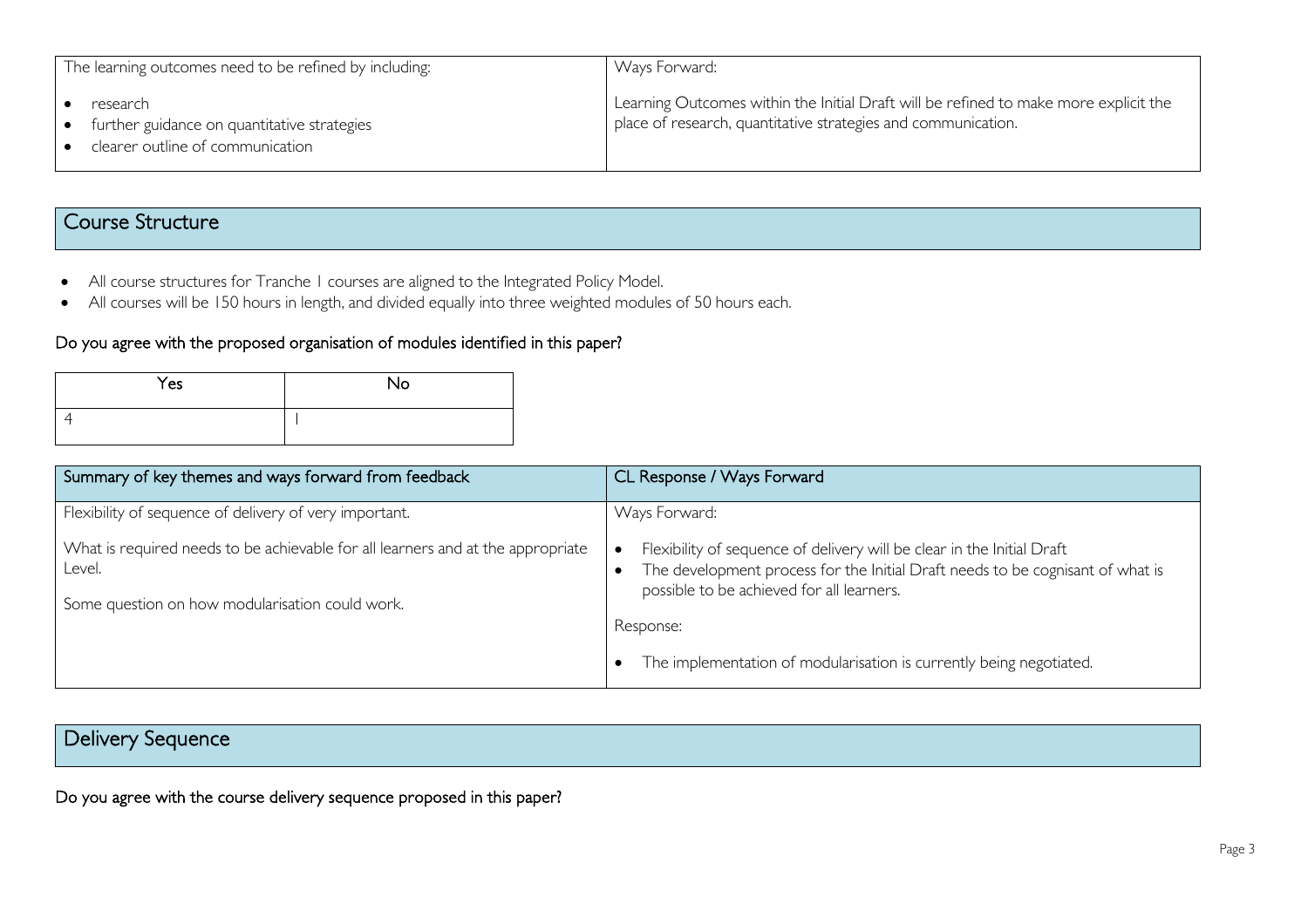| Yes | <b>No</b> |
|-----|-----------|
|     | ∽         |

| Summary of key themes and ways forward from feedback   | CL Response / Ways Forward                                             |
|--------------------------------------------------------|------------------------------------------------------------------------|
| Flexibility of sequence of delivery of very important. | Ways Forward:                                                          |
|                                                        | Flexibility of sequence of delivery will be clear in the Initial Draft |
|                                                        |                                                                        |
|                                                        |                                                                        |

## Module Content

Please note that the descriptions of module content may vary from course to course for example:

- some will identify specific themes, concepts and topics to organise course content.
- some *may* enable teacher/learner choice of themes, concepts and topics.

#### Do you agree with the module content proposed in this this paper?

| Yes | No |
|-----|----|
|     |    |

| Summary of key themes and ways forward from feedback                                                                                                        | CL Response / Ways Forward                                                                                                                                                                                             |
|-------------------------------------------------------------------------------------------------------------------------------------------------------------|------------------------------------------------------------------------------------------------------------------------------------------------------------------------------------------------------------------------|
| Greater detail is required within the Module Content, including:                                                                                            | Ways Forward:                                                                                                                                                                                                          |
| Local to global contexts<br>What is meant by theories and methodologies?<br>Ensuring the content is pitched at the right level<br>The need for primary data | The Module Content in the Initial Draft will include greater detail associated with:<br>Local to global contexts<br>What is meant by theories and methodologies?<br>Ensuring the content is pitched at the right level |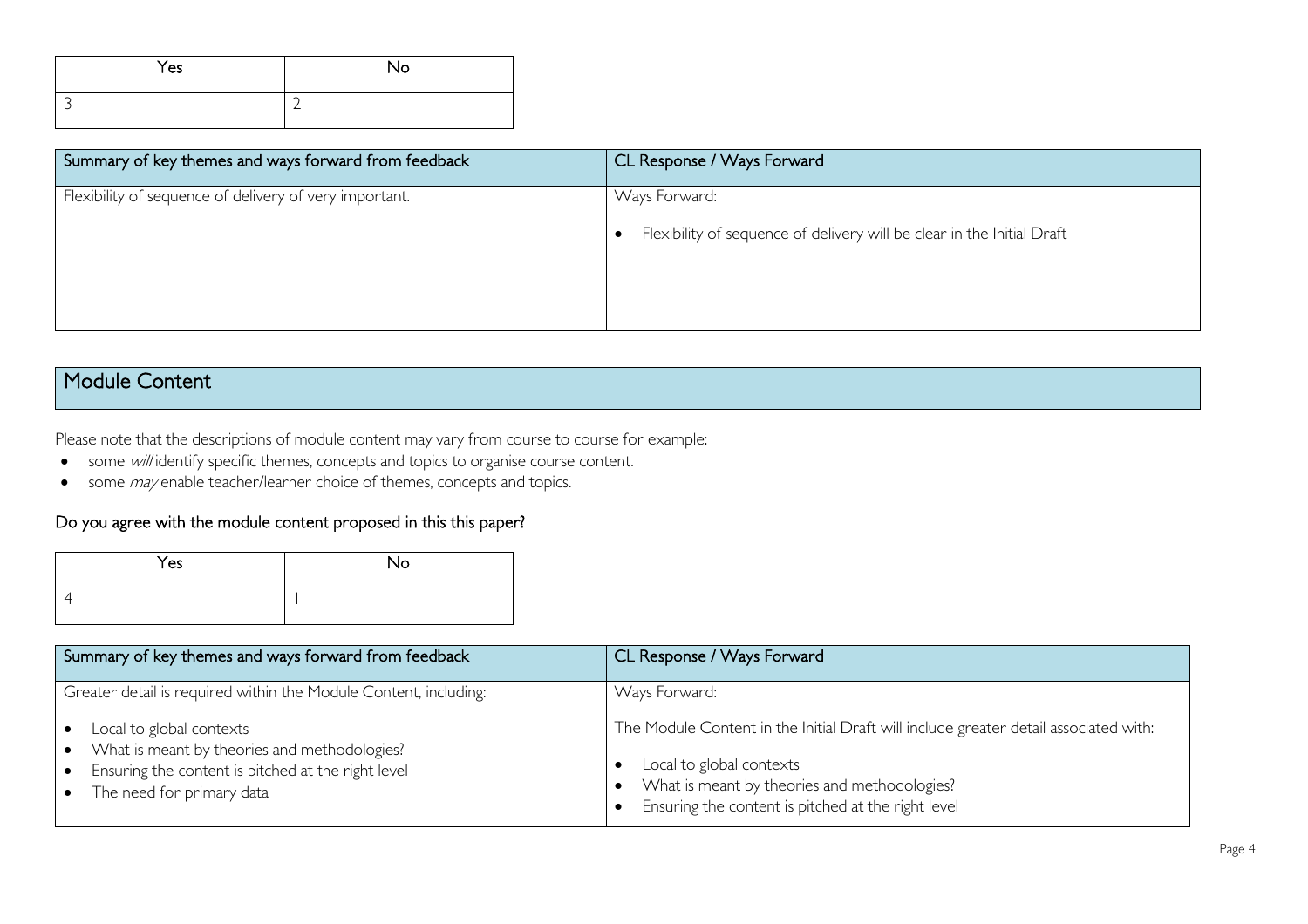| The use of primary and secondary data |
|---------------------------------------|
|                                       |

## Relationship to Possible Future Provision

Tranche 1 courses are placed in a specific curriculum focus area, which shapes the nature of the learning and the course design. There are 5 focus areas:

- Discipline based
- Personal Futures
- Professional Studies
- Transdisciplinary
- Work-based learning

#### Do you agree with the suggested Focus Area for this course?

| Yes | No |
|-----|----|
|     |    |